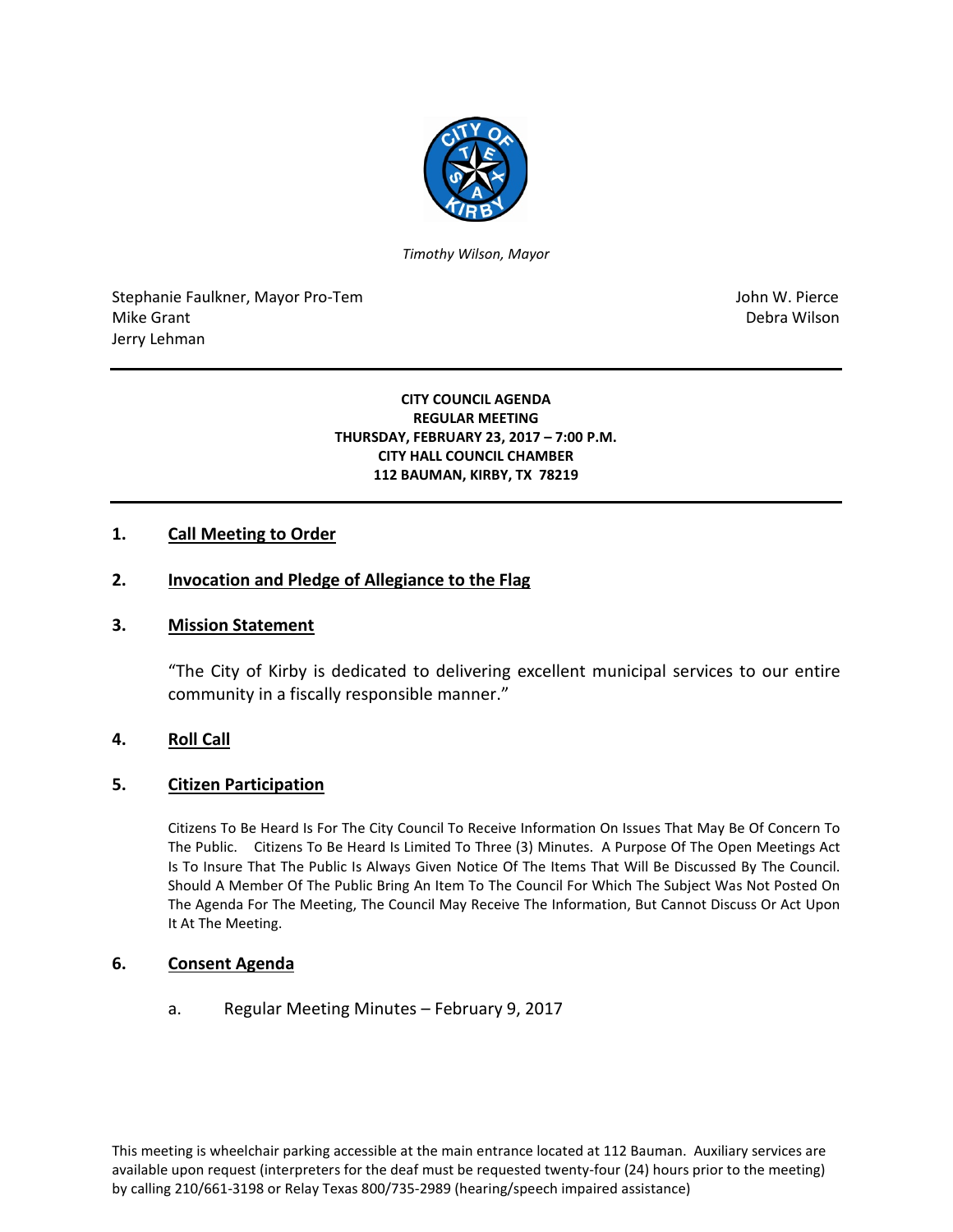# **7. Presentation**

a. Annual Presentation On The Storm Water Program – Abraham Galindo, Givler Engineering

## **8. Discussion And Possible Action**

- a. Discussion And Possible Action On Accepting Roger Romens' Resignation From City Council
- b. Discussion And Possible Action On Filling Vacancy Created By Resignation Of Roger Romens Including Consideration Of A Nominee Submitted By Roger Romens Pursuant To Section 2.06 (c) Of The City Charter And Consideration Of Other Potential Appointees If Such Nominee Is Not Appointed
- c. Discussion And Possible Action Of Accepting The Audit For FY 2015-2016
- d. Discussion And Possible Action To Consider Appointment Of Member(s) To Fill Vacancies On The Economic Development Committee
- e. Discussion And Possible Action On Lowering The Ackerman Road Speed Limit
- f. Discussion And Possible Action To Consider Ordinance No. O-2017-810 Repealing Sections 94.15 Through 94.17 Of The Noise Provisions In Chapter 94 Of The Code Of Ordinances Of The City And Adopting New Sections 94.15 Through 94.17 Of The Noise Provisions In Chapter 94 Of The Code Of Ordinances Of The City. This Is The First Reading.
- g. Discussion and Possible Action To Consider Ordinance No. O-2017-811 Repealing Sections 94.01 And 94.02 Of The Nuisance Provisions In Chapter 94 Of The Code Of Ordinances Of The City And Adopting New Sections 94.01 And 94.02 Of The Nuisance Provisions In Chapter 94 Of The Code Of Ordinances Of The City. This Is The First Reading.
- h. Discussion And Possible Action To Consider Ordinance No. O-2017-812 Repealing Chapter 70 – Traffic Rules Of The Code Of Ordinances And Adopting New Chapter 70 – Traffic Rules Of The Code Of Ordinances. This Is The First Reading.
- i. Discussion And Possible Action To Consider Ordinance No. O-2017-813 Repealing Chapter 71 – Stopping, Standing, And Parking Of The Code Of Ordinances And Adopting A New Chapter 71 – Stopping, Standing, And Parking Of The Code Of Ordinances. This Is The First Reading.